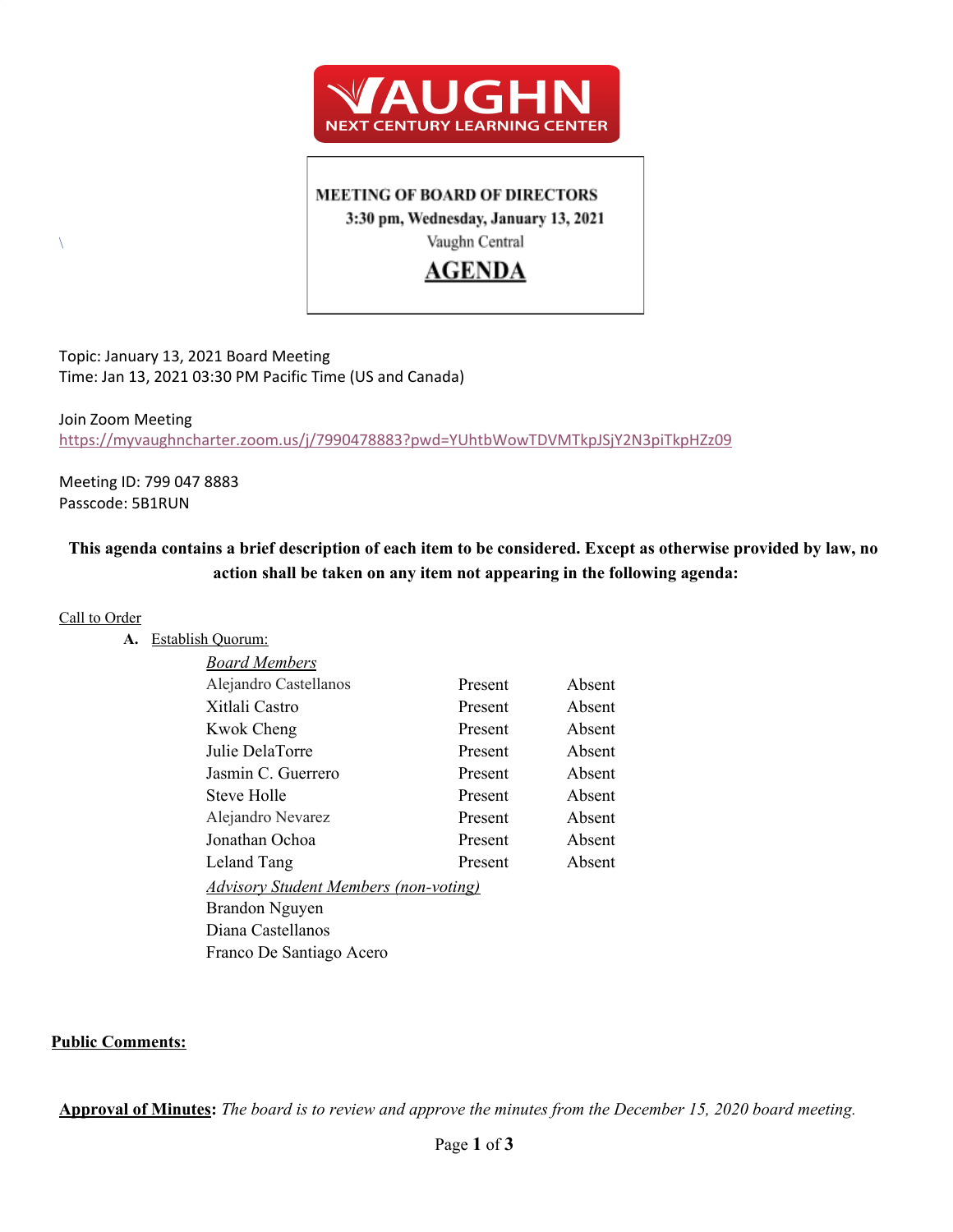| G1             | Board Member Election - The Board will elect new Vaughn Board<br>members nominated by the Board's Nomination Committee and<br>recommended by all three Policy Committees.     | <b>Action Item</b> | Tally Count |
|----------------|-------------------------------------------------------------------------------------------------------------------------------------------------------------------------------|--------------------|-------------|
| G <sub>2</sub> | <b>Chief Executive Officer Evaluation-</b> The Board will discuss and<br>complete the 2020-2021, first semester evaluation for Chief<br>Executive Officer, Mr. Fidel Ramirez. | <b>Action</b> Item |             |

## **Business and Operations ( 60 mins)**

| B1             | Fiscal Matter-Selection of the 2019-2020 Audit Committee. A<br>committee of Board Directed will be appointed by the Board to<br>assist in monitoring $(1)$ the integrity of the financial statements, $(2)$<br>compliance with the CDE, (3) qualifications, independence and<br>independent auditors, and Vaughn NCLC's internal controls and<br>financial reporting processes. | Action Item           |
|----------------|---------------------------------------------------------------------------------------------------------------------------------------------------------------------------------------------------------------------------------------------------------------------------------------------------------------------------------------------------------------------------------|-----------------------|
| B2             | Fiscal Matter, 2021-2022 Budget Development- The Board will<br>discuss the Governor's proposed budget and direct staff to conduct<br>fiscal analysis and impact. The Board will also direct Policy<br>committees to begin compiling needs assessment requests from<br>stakeholders.                                                                                             | Informational<br>Item |
| B <sub>3</sub> | Fiscal Matter, Bank Change and Signatory Update-The Board<br>will approve the establishment of bank account(s) at Cathay Bank.<br>The Board will approve signatories for the account. These<br>individuals are authorized to transact business on behalf of Vaughn<br>NCLC. The Board will vote on approving a \$50,000 signatory<br>threshold.                                 | <b>Action</b> Item    |

| B <sub>4</sub> | <b>Request for Approval of Agreement SY 2021-22 with Super</b><br>Co-Op for Commodity Management and Related Services for<br>the 21/22 Fiscal Year-The Board will discuss and act on approval<br>of the authorization to continue the Agreement SY2021-22 with<br>Super Co-Op. | Action Item |  |
|----------------|--------------------------------------------------------------------------------------------------------------------------------------------------------------------------------------------------------------------------------------------------------------------------------|-------------|--|
|                |                                                                                                                                                                                                                                                                                |             |  |

## **Curriculum and Instruction (20 minutes)**